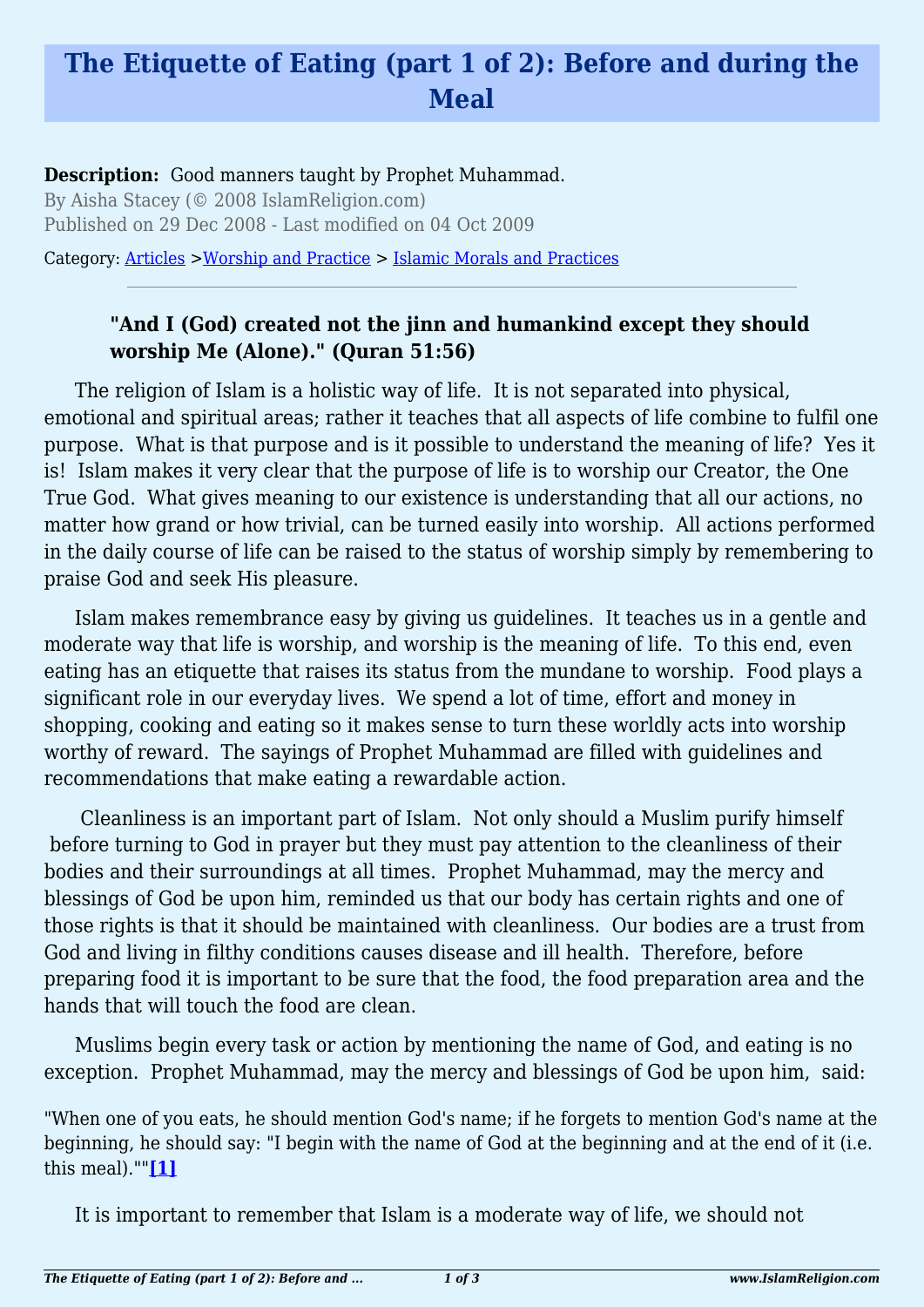overindulge nor should we deprive ourselves of the delicious food that God has provided for us. The Islamic guidelines in relation to eating are taught to us predominantly in the sayings of Prophet Muhammad.

Eating with the right hand is one such saying and it is obligatory for Muslims unless there is an excuse such as illness or injury. The left hand is usually used to clean the body of filth and impurities while the right hand is used for eating, passing objects from one person to another and for shaking hands. Prophet Muhammad also advised his companions that Satan eats with his left hand and that the believers should disassociate themselves from anything that resembles Satan.[\[2\]](#page-2-1)

<span id="page-1-0"></span>One of Prophet Muhammad's companions, Omar ibn Abi Salamah also related a story about the etiquette of eating. He said,

"When I was a young boy in the care of the Messenger of God, my hand used to wander all over the platter (of food). The Messenger of God said to me, 'O young boy, say Bismillah (I begin with the name of God), eat with your right hand, and eat from what is directly in front of you'."**[\[3\]](#page-2-2)**

<span id="page-1-1"></span>In situations where everyone is eating from common platters or serving themselves, taking the food that is directly in front of you is considered good manners. Reaching over others or searching for the most delicious pieces of food can make others uncomfortable or make you appear to be ungrateful or greedy. Part of the etiquette of eating includes eating in moderation and not overindulging no matter how appetizing the food is.

Prophet Muhammad reminded us that keeping the body light and healthy is better than being overweight, lazy and idle. He said,

"A man does not fill any vessel worse than his stomach. It is sufficient for the son of Adam to eat enough to keep him alive. But if he must do more than that, then one-third for his food, one-third for his drink and one-third for his air."**[\[4\]](#page-2-3)**

<span id="page-1-2"></span>There are many guidelines pertaining to the etiquette of eating. However inconsequential each action may seem, treating others with respect and thinking about how our actions will please or displease God turns eating into worship. It is from the manners of Prophet Muhammad to show respect towards guests by offering them the choicest food and delivering it in a timely manner. The guest is able to respond by hastening to taste and praise the food and by praying for and sending blessings upon the host. Prophet Muhammad's companion , Anas, said that Sa'd ibn Ubada once brought some bread and oil to the Prophet who responded by saying

<span id="page-1-3"></span>"May fasting people break their fast with you, may the righteous eat your food, and may the angels send blessings upon you."**[\[5\]](#page-2-4)**

<span id="page-1-4"></span>While it is a part of good manners to send blessings upon your host, Prophet Muhammad made it clear to his followers that the food God provides is full of the blessings of God. He taught us to be thankful and grateful. Prophet Muhammad advised us to pick up, dust off and eat any pieces of food that fall on the floor, to be certain not to miss any blessings or to leave the food for Satan[.\[6\]](#page-2-5)